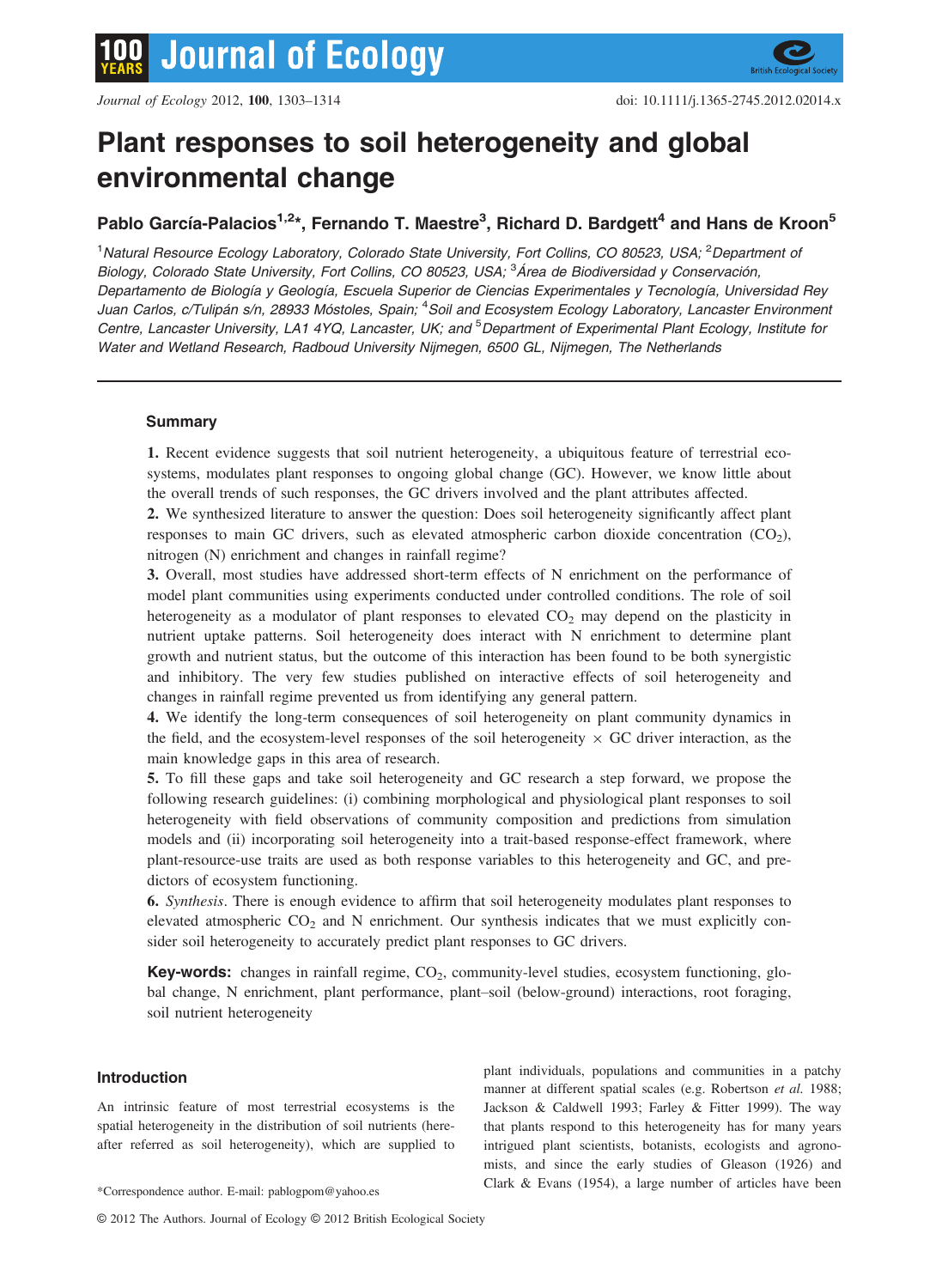published on this topic (reviewed, among others, by Robinson 1994; Hutchings, Wijesinghe & John 2000; Huber-Sannwald & Jackson 2001; Hodge 2004). This large body of research has revealed the profound consequences of soil heterogeneity for plants. For example, at large spatial scales, this heterogeneity has been found to affect the distribution and productivity of plants in agroecosystems (Stein, Brouwer & Bouma 1997), forests (Mou et al. 1995), grasslands (Robertson et al. 1988) and salt marshes (Pan et al. 1998). Also, at smaller spatial scales, such as those affecting individual roots and whole root systems, soil heterogeneity promotes a variety of morphological and physiological plant responses. To enhance resource capture, plant roots have developed exceptional morphological plasticity, such as changes in biomass allocation, root morphology and longevity, to increase root proliferation into nutrient-rich patches (Hutchings & de Kroon 1994; Hodge 2004, 2006). Although physiological responses (e.g. changes in nutrient uptake kinetics) are under-studied, they play decisive roles for root foraging both in the short (Fransen, Blijjenberg & de Kroon 1999; Jansen et al. 2006) and the long (Fransen, de Kroon & Berendse 2001; García-Palacios, Maestre & Gallardo 2011) term. The importance of these responses goes beyond the functioning of plant modules and individuals, as they may determine the competitive ability in two-species mixtures (Robinson et al. 1999), the survival and size inequality patterns within plant populations (Maestre & Reynolds 2006a), and the composition, productivity and functioning of plant assemblages (Bliss et al. 2002; Maestre, Bradford & Reynolds 2005; Wijesinghe, John & Hutchings 2005; but see Casper & Cahill 1996).

Morphological and physiological responses to soil heterogeneity occur mainly at the level of individual roots and whole root systems (Hodge 2004, 2006). Root responses to soil heterogeneity are likely to play key functional roles if we consider the importance of root foraging behaviour, and root turnover and exudation on crucial ecosystem processes, such as soil stability, carbon (C) sequestration, N fixation and organic matter decomposition (Wardle 2002; De Deyn, Cornelissen & Bardgett 2008). Roots account for more than half of the total plant biomass in terrestrial ecosystems (Mokany, Raison & Prokushkin 2006; Poorter et al. 2012) are involved in the transport of C, N, phosphorus (P) and water in the soil (Smith et al. 1999) and participate in the weathering of soil minerals (Bormann et al. 1998). Both the roots themselves and the exudates that they produce support an extremely diverse and complex network of symbiotic and free-living soil organisms, whose activities drive many ecosystem functions and feedback processes with plants (Kardol, Bezemer & van der Putten 2006; van der Heijden, Bardgett & van Straalen 2008). As a result, we expect that roots will play an important role in determining the community- and ecosystem-level responses to soil heterogeneity.

The potential importance of soil heterogeneity as a modulator of ecosystem responses to changes in plant diversity is highlighted by recent biodiversity–ecosystem functioning research. Most of this research has focused on the role of changes in plant species richness and, to a smaller degree, of

composition and evenness on ecosystem functions such as above-ground biomass, decomposition and nutrient cycling (see Hooper et al. 2005 for a review). However, despite the significance of roots for observed productivity responses to modifications in these biotic attributes (de Kroon et al. 2012), it is unknown how these changes are modified by soil heterogeneity and the root responses it promotes. The potential for roots to do so is great: this heterogeneity is both ubiquitous and, as discussed earlier, known to have multiple effects on the performance of individual plants.

How soil heterogeneity modulates the effects of plant community attributes on productivity depends largely on the traits of the component species (Hooper et al. 2005), such as root foraging precision (Rajaniemi & Reynolds 2004; de Kroon & Mommer 2006; Kembel et al. 2008). Recent studies have found that root proliferation in response to soil heterogeneity interacts with species composition to determine the productivity of model plant communities. Maestre, Bradford & Reynolds (2006) found that shoot biomass in three-species model communities was less responsive to soil heterogeneity when Poa pratensis was present, which was related with a low root foraging precision to nutrient patches for this species. An analogous result was found by Maestre & Reynolds (2007a) in similar three-species model communities. In this case, plant assemblages with Holcus lanatus did not show an increase in root biomass when nutrients were heterogeneously distributed, although this species experienced a high root proliferation into nutrient patches. These results provide evidence that soil heterogeneity affects the composition of plant assemblages (Bliss et al. 2002; Wijesinghe, John & Hutchings 2005) by affecting the resource-use strategies of individual species. Thus, soil heterogeneity will likely interact with potential changes in plant community composition induced by global change (GC) drivers. Although this interaction is modulated by changes in the resource-use strategies of the plant species forming the community, its effects may scale up to influence community and ecosystem dynamics.

In nature, plants occur in complex communities, whose response is shaped by multiple biotic and abiotic variables, including animals, nutrient availability and climatic conditions, which are likely to interact with soil heterogeneity to modify the way that plants respond to it (Maestre, Bradford & Reynolds 2005). However, most ecological research on soil heterogeneity has evaluated the root responses of isolated plants growing in artificial and highly controlled experimental settings, without considering variables other than this factor (Robinson 1994; Hodge 2004; Kembel & Cahill 2005). Thus, our understanding on the ecological consequences of soil heterogeneity in natural conditions is clearly hindered by the simplicity of the experimental systems employed to date and by the low number of multispecies studies evaluating the joint role of this heterogeneity and other factors, especially at the population and community levels.

Among abiotic factors likely to interact with soil heterogeneity to drive plant responses, atmospheric concentration of carbon dioxide  $(CO_2)$  and nutrient and water availability deserve special attention because they are major drivers of the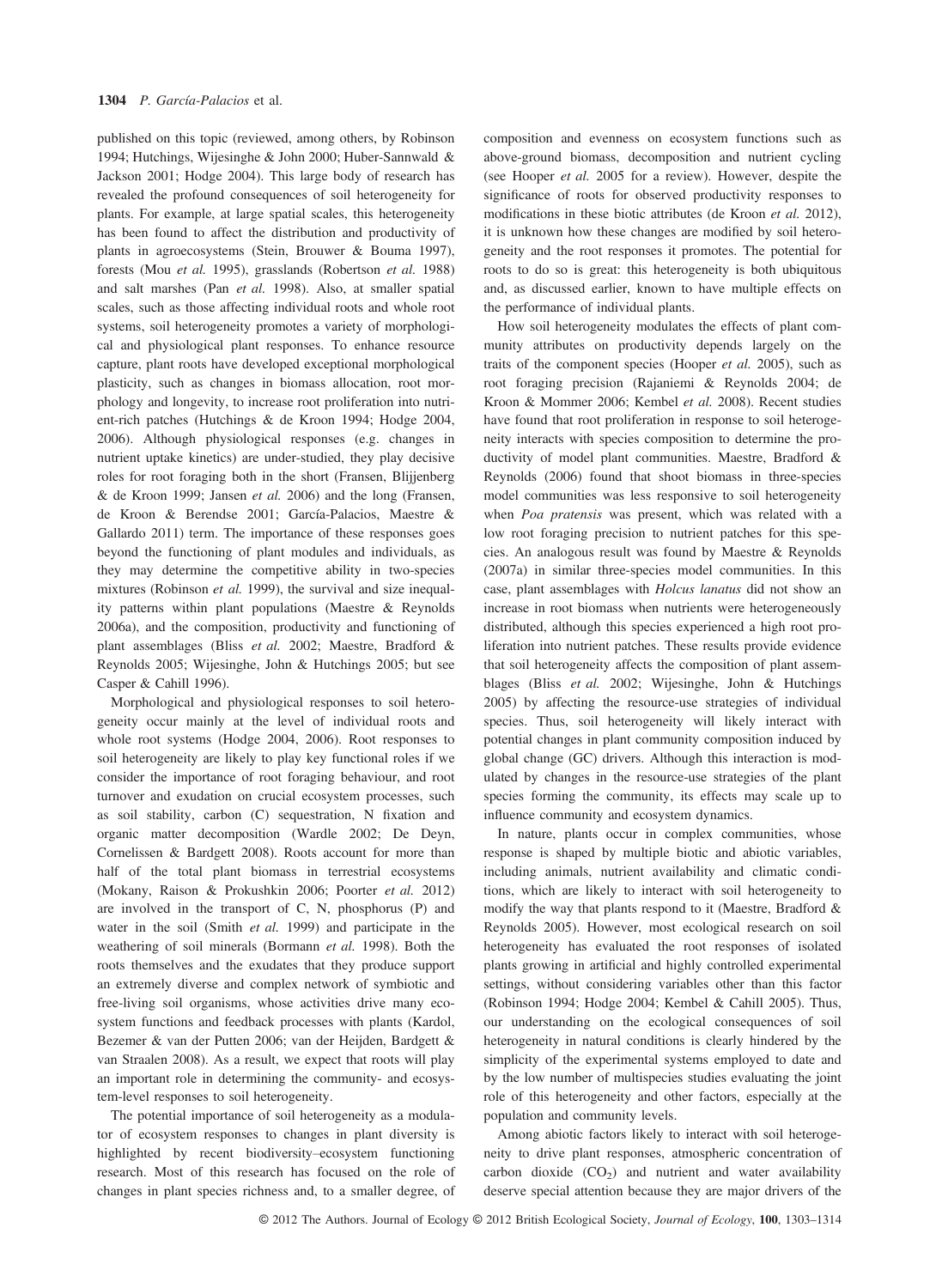ongoing GC (elevated atmospheric  $CO<sub>2</sub>$ , N enrichment and changes in rainfall regime) being faced by terrestrial ecosystems world-wide (Vitousek et al. 1997; IPCC 2007). Increasing concern with respect to the ecological consequences of such change has boosted research on the topic, and nowadays there is a plethora of studies evaluating the effects of GC drivers on key ecosystem components, such as plants and soil organisms, and processes, such as net primary productivity and nutrient cycling (e.g. Körner & Bazzaz 1996; Poorter & Navas 2003; Bardgett, Freeman & Ostle 2008). Most of the research conducted on this topic has evaluated the ecological effects of the different GC drivers in isolation from each other (Luo et al. 1999; Körner 2001). During the last decade, however, research has developed towards more complex experiments that evaluate the simultaneous effects of several GC drivers on organism performance and ecosystem processes, such as elevated atmospheric  $CO<sub>2</sub>$  and nutrient availability (Reich et al. 2001; He, Bazzaz & Schmid 2002), elevated atmospheric  $CO<sub>2</sub>$ , nutrient availability, temperature and rainfall (Shaw et al. 2002), and elevated atmospheric  $CO<sub>2</sub>$ , temperature, rainfall and ozone (Hanson et al. 2005). These complex experiments have demonstrated that different drivers act simultaneously, and often interactively (but see Zavaleta et al. 2003), to determine the responses of ecosystem components and processes to GC, emphasizing the need for multifactorial approaches when evaluating them (Norby & Luo 2004). Furthermore, much uncertainty remains as to how the traits and attributes of plant species and communities interact with abiotic factors to modulate terrestrial ecosystem responses to GC (Tylianakis et al. 2008a).

Over the last 20 years, many reviews have synthesized the literature on plant responses to soil heterogeneity. These have tackled issues like the type of individual plant responses to this phenomenon (Hutchings & de Kroon 1994; Robinson 1994; Hutchings, Wijesinghe & John 2000), the variation in these responses among species and functional groups (Robinson & Van Vuuren 1998; Kembel & Cahill 2005; Kembel et al. 2008), the mechanisms underlying responses to soil heterogeneity (Hodge 2004; de Kroon et al. 2009), the role of mycorrhizae on nutrient acquisition from nutrient patches (Hodge 2006), the effects of soil heterogeneity upon plant competition below-ground (Casper & Jackson 1997) and the implications of soil heterogeneity for populations and communities (Huber-Sannwald & Jackson 2001; Hutchings, John & Wijesinghe 2003). However, to our knowledge, no review so far has synthesized studies evaluating the joint effects of soil heterogeneity and GC drivers on plant individuals, populations, communities and ecosystems. We redress this by asking the question: Does soil heterogeneity significantly affect plant responses to GC? First, we review available literature to explore whether soil heterogeneity modulates plant responses to some of the main GC drivers, including elevated atmospheric  $CO<sub>2</sub>$ , N enrichment and changes in rainfall regime. The interaction of soil heterogeneity with other GC drivers, such as warming, invasive species or land use changes, has not been addressed in the literature, and thus, it is not approached in this review. Second, we discuss the potential of plant-mediated effects of soil heterogeneity and GC on ecosystem functioning. Finally, we identify knowledge gaps and future research directions that should advance our understanding of the ecological consequences of soil heterogeneity in a changing world.

## Looking for evidence: Is soil heterogeneity affecting plant responses to GC?

At the species level, interactions between GC drivers and soil heterogeneity may occur because the latter promotes plant responses (e.g. changes in biomass allocation and nutrient uptake patterns) that are also a consequence of drivers such as elevated atmospheric  $CO<sub>2</sub>$  and N enrichment (Poorter & Nagel 2000; Poorter & Navas 2003; Hodge 2004). At the assemblage level, such interactions may take place because co-occurring plants often differ in their ability to profit from this heterogeneity (Bliss et al. 2002; Kembel & Cahill 2005; Wijesinghe, John & Hutchings 2005) and in the direction and magnitude of their responses to GC drivers (Grünzweig & Körner 2001). Multifactorial experiments have demonstrated that plant responses to elevated  $CO<sub>2</sub>$  at both species and assemblage levels are often dependent on the availability of soil nutrients such as N and P (Berntson & Bazzaz 1997; Stöcklin, Schweizer & Körner 1998). However, it is unknown whether such plant responses are modified by other nutrient attributes, including their spatial distribution, because interactions between soil nutrient heterogeneity (NH) and drivers such as elevated atmospheric  $CO<sub>2</sub>$  on plant assemblages have barely begun to be explored (Arnone 1997; Maestre, Bradford & Reynolds 2005; Maestre & Reynolds 2006b, 2007a).

A search on the ISI® Web of Science using the keywords 'heterogeneity' or 'homogenous' or 'heterogeneous' or 'patch' and 'soil' or 'nutrient' with a time span between 1990 and 2011 yields 9630 references (search conducted on 7 February 2012). However, when evaluated carefully, only 13 of them (Table 1) explicitly addressed the interaction between soil heterogeneity (including both homogeneous and heterogeneous distributions of soil resources with the same nutrient availability) and a GC driver (elevated atmospheric  $CO<sub>2</sub>$ , N enrichment and changes in rainfall regime). Over 75% of these studies used N enrichment as the common GC driver (although not interpreted in the same manner in most of the studies, we considered treatments promoting an increase in nutrient availability as proxy for a N enrichment treatment). Therefore, the relatively low sample size (13 studies) and the bias towards a unique GC driver prevented us to perform a quantitative review of the literature using meta-analysis, a statistical approach that has been used to summarize published results in a wide variety of ecological topics (Gurevitch, Morrow & Walsh 1992; Gurevitch, Morrison & Hedges 2000), including root responses to soil heterogeneity (Kembel & Cahill 2005). Despite this, the number of studies found is enough to conduct a qualitative assessment of the plant responses observed and to identify overall trends and current gaps in our understanding. Such appraisal is presented below.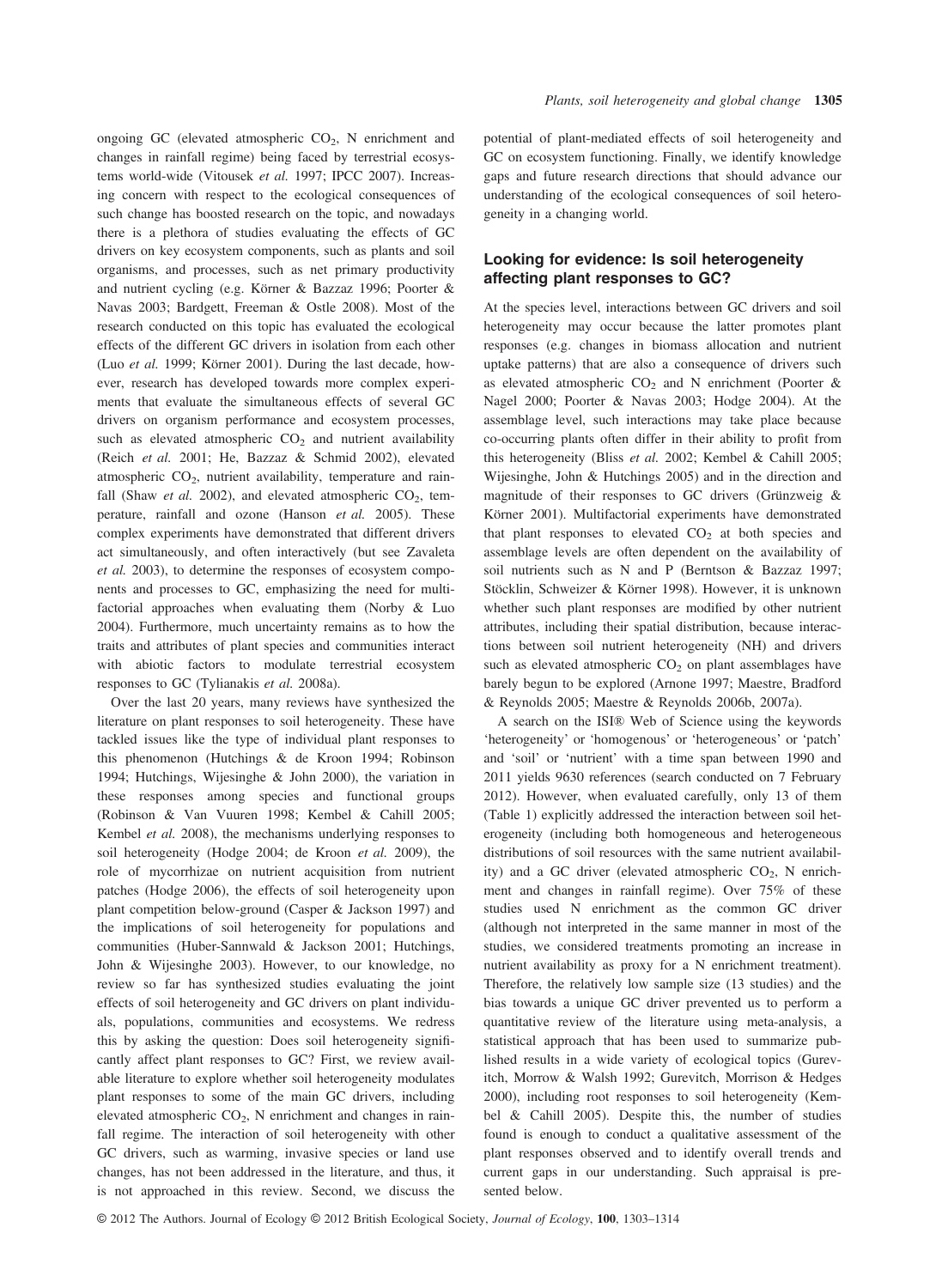#### 1306 P. García-Palacios et al.

Table 1. Summary features and results of studies addressing interactions between global change (GC) drivers and soil nutrient heterogeneity (NH)

| Study                        | Global change<br>driver | Study<br>type | Study<br>level | Nutrient<br>patch | Duration     | Response<br>variable | Interaction<br>$GC \times NH$ |
|------------------------------|-------------------------|---------------|----------------|-------------------|--------------|----------------------|-------------------------------|
|                              |                         |               |                |                   |              |                      |                               |
| CO <sub>2</sub>              | CC                      | Com           | I              | $20-69$ days      | Root biomass |                      |                               |
| Baer et al. (2004)           | N enr                   | F             | Com            | I                 | 3 years      | Richness             |                               |
|                              | N enr                   | F             | Com            | I                 | 3 years      | Diversity            |                               |
| Day, Hutchings & John (2003) | N enr                   | G             | Pop            | I                 | 60 days      | Shoot biomass        | $\frac{1}{2}$                 |
|                              | N enr                   | G             | Pop            | I                 | 60 days      | Root biomass         | $\frac{1}{2}$                 |
| Fransen & de Kroon (2001)    | N enr                   | G             | Sp             | $\Omega$          | 2 years      | Shoot biomass        | $\frac{1}{2}$                 |
|                              | N enr                   | G             | Sp             | $\Omega$          | 2 years      | Root biomass         | $\frac{1}{2}$                 |
| García-Palacios,             | N enr                   | CG            | Com            | $\Omega$          | 1.5 years    | Shoot biomass        |                               |
| Maestre & Gallardo $(2011)$  | N enr                   | CG            | Com            | $\Omega$          | 1.5 years    | Root biomass         |                               |
| Lamb, Haag & Cahill (2004)   | N enr                   | CC            | Sp             | $\Omega$          | 60 days      | Shoot biomass        |                               |
| Maestre & Reynolds (2006a)   | CO <sub>2</sub>         | CC            | Pop            | $\Omega$          | 90 days      | Shoot biomass        | *<br>$-$ , $-$                |
|                              | N enr                   | CC            | Pop            | $\Omega$          | 90 days      | Shoot biomass        | $^{\ast},$<br>$\frac{1}{2}$   |
| Maestre & Reynolds (2006b)   | CO <sub>2</sub>         | CC            | Com            | $\Omega$          | 90 days      | Shoot biomass        |                               |
|                              | CO <sub>2</sub>         | CC            | Com            | $\Omega$          | 90 days      | Root biomass         |                               |
|                              | N enr                   | CC            | Com            | $\Omega$          | 90 days      | Shoot biomass        | $\frac{1}{2}$                 |
|                              | N enr                   | CC            | Com            | $\Omega$          | 90 days      | Root biomass         | *                             |
| Maestre & Reynolds (2007a)   | CO <sub>2</sub>         | CC            | Com            | $\Omega$          | 93 days      | Shoot biomass        |                               |
|                              | CO <sub>2</sub>         | CC            | Com            | $\Omega$          | 94 days      | Root biomass         |                               |
| Maestre & Reynolds (2007b)   | N enr                   | CC            | Com            | $\Omega$          | 100 days     | Shoot biomass        |                               |
|                              | N enr                   | CC            | Com            | $\Omega$          | 100 days     | Root biomass         |                               |
|                              | <b>CRR</b>              | CC            | Com            | $\Omega$          | 100 days     | Shoot biomass        | $\frac{1}{2}$                 |
|                              | <b>CRR</b>              | CC            | Com            | $\Omega$          | $100$ days   | Root biomass         | $\frac{1}{2}$                 |
| Maestre, Bradford &          | CO <sub>2</sub>         | CC            | Com            | $\Omega$          | $120$ days   | Shoot biomass        | $\frac{1}{2}$                 |
| Reynolds (2005)              | CO <sub>2</sub>         | CC            | Com            | $\Omega$          | 120 days     | Root biomass         |                               |
|                              | N enr                   | CC            | Com            | $\Omega$          | 120 days     | Shoot biomass        | $\overline{\phantom{a}}$      |
|                              | N enr                   | CC            | Com            | $\mathcal{O}$     | 120 days     | Root biomass         |                               |
| Maestre et al. (2007)        | CO <sub>2</sub>         | CC            | Pop            | $\mathcal{O}$     | 90 days      | Shoot biomass        |                               |
|                              | N enr                   | CC            | Pop            | $\Omega$          | 90 days      | Shoot biomass        | $^\ast,$                      |
| Wang, de Kroon &             | <b>CRR</b>              | G             | Sp             | I                 | 60 days      | Shoot biomass        |                               |
| Smits (2007)                 | <b>CRR</b>              | G             | Sp             | I                 | 60 days      | Root biomass         |                               |

CO2, elevated atmospheric CO2; N enr, N enrichment; CRR, changes in rainfall regime; CC, climate chamber; F, field; G, glasshouse; CG, common garden; Com, community; Sp, species; Pop, population; I, inorganic; O, organic.

\*Significant GC  $\times$  NH interaction ( $P \le 0.05$ ).

As commented before, although we found representation of all three GC drivers considered, N enrichment was the most frequently assessed. Second, only one study (Baer et al. 2004) was performed in the field (the remaining were either glasshouse or climate chamber experiments). Seven of the studies were performed at the community level, three at the population level and three at the individual level. We found nine studies using organic patches and four using inorganic. More than 75% of the studies were short term, with durations between two and 3 months. Practically, all the studies used surrogates of plant performance like root and shoot biomass as the response variables to evaluate the effects and interactions between soil heterogeneity and GC drivers.

We found the following results regarding the interactions between soil heterogeneity and the three GC drivers assessed. Elevated atmospheric  $CO<sub>2</sub>$  significantly interacted with soil heterogeneity in three of the six studies evaluated. Arnone (1997) found that precision of root foraging measured with fine root length (his response variable) increased under elevated atmospheric  $CO<sub>2</sub>$  69 days after the addition of the nutrient patches. Maestre, Bradford & Reynolds (2005) found a significant interaction when evaluating the effect of these factors upon shoot biomass (Fig. 1a). The positive effects of elevated atmospheric  $CO<sub>2</sub>$  on shoot biomass were observed only under homogeneous conditions. Although not included in Table 1, significant interactions between soil heterogeneity and elevated atmospheric  $CO<sub>2</sub>$  have been also found when evaluating plant nutrient uptake, for instance, Maestre, Bradford & Reynolds (2005) and Maestre & Reynolds (2006b) found that soil heterogeneity modulated the effects of elevated atmospheric  $CO<sub>2</sub>$  on the nutrient-use efficiency of experimental grassland communities. Both studies found that the positive effect of elevated atmospheric  $CO<sub>2</sub>$  on nutrient-use efficiency was reduced by soil heterogeneity. This suggests that plant plasticity in N uptake may determine the role of soil heterogeneity as a modulator of plant responses to elevated atmospheric CO<sub>2</sub>.

Five of nine studies included in Table 1 found a significant interaction between soil heterogeneity and N enrichment. The positive effect of soil heterogeneity upon plant performance was always higher in conditions of high nutrient availability, suggesting nonadditive effects when N enrichment enhances the nutrient availability of soil patches. For example, Maestre & Reynolds (2006b) found a significant interaction between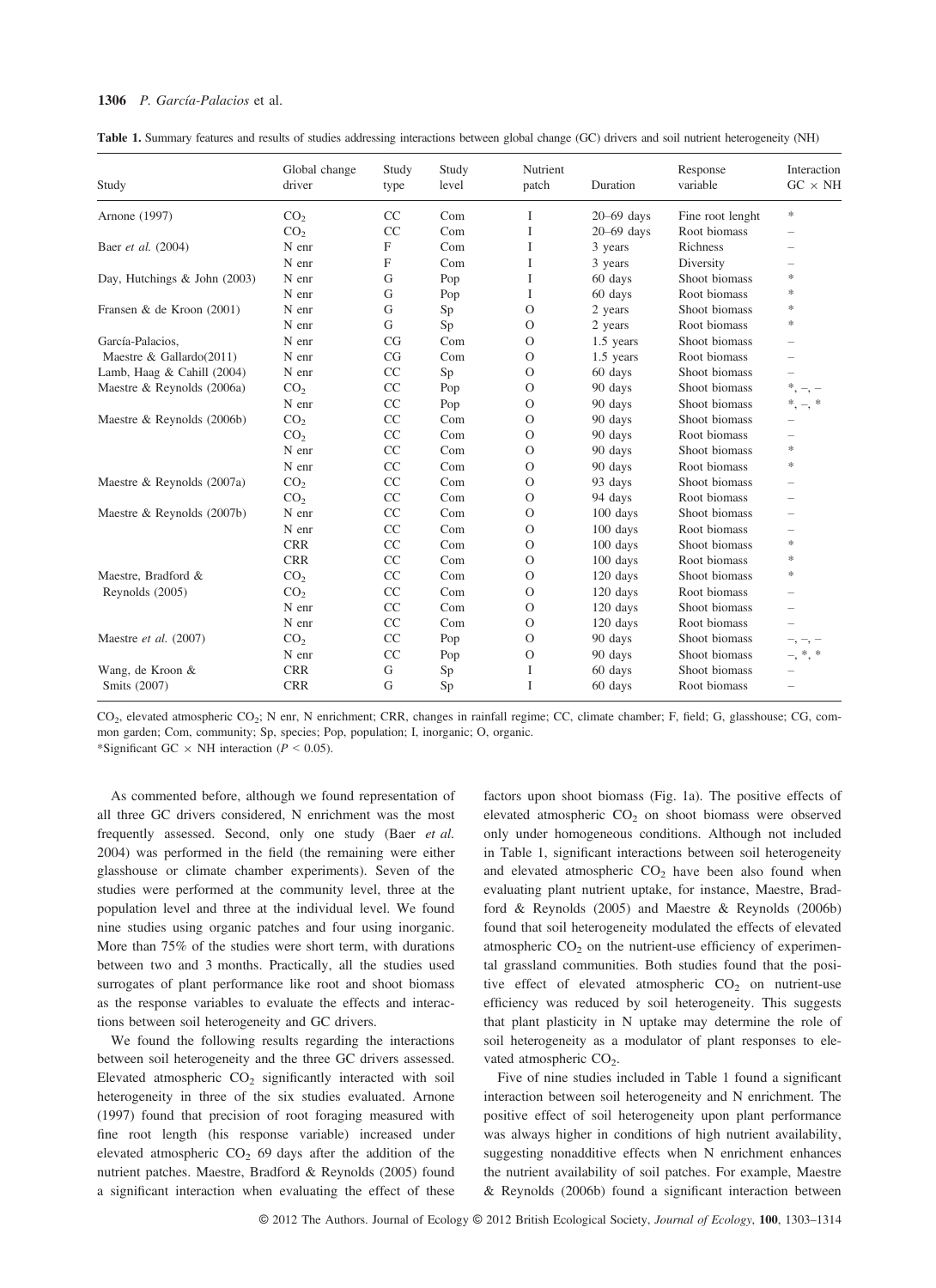

Fig. 1. Shoot biomass of experimental grassland communities compared across soil nutrient heterogeneity levels and atmospheric  $CO<sub>2</sub>$ (a), nutrient availability (b) as a measure of N enrichment and water availability (c) as a measure of changes in rainfall regime. (a) Consisted of two levels of atmospheric  $CO<sub>2</sub>$ : ambient (37.5 Pa) and elevated (70 Pa). (b) Consisted of two levels of nutrient availability: low (40 mg N) and high (120 mg N). (c) Consisted of three levels of water availability: low, medium and high (15.92, 31.84 and 47.76 L  $\text{m}^{-2}$  of water per week, respectively). Data are means  $+$  SE ( $n = 18$  for data in A,  $n = 32$  for data in B and  $n = 24$  for data in c). Redrawn with permission from the New Phytologist Trust (a: Maestre, Bradford & Reynolds 2005), Global Change Biology (b: Maestre & Reynolds 2006b) and Ecology (c: Maestre & Reynolds 2007b).

soil heterogeneity and nutrient availability in experimental grassland communities, with a notable increase in shoot biomass when nutrients were supplied heterogeneously and at high availability levels (Fig. 1b). This effect has been found previously in nutrient-limited plants, where root proliferation under heterogeneous conditions increases with increasing contrast between the patch and the background soil (Lamb, Haag & Cahill 2004). On the other hand, ecosystems thought as being not limited by N, such as tropical and subtropical systems, may experience a negative interaction between these two factors, because heterogeneity in N availability may be reduced by N enrichment (Bobbink et al. 2010). The N homogeneity hypothesis (Gilliam 2006) predicts declines in the diversity of forest understory species as a result of excess N enrichment, decreasing the naturally high spatial heterogeneity in soil N availability (Hutchings, John & Wijesinghe 2003), which contributes to the maintenance of understory diversity. Interestingly, the soil heterogeneity  $\times N$  enrichment interaction affected the performance of species, populations and communities in the same manner above- and belowground (Table 1). The responses of shoot and root biomass to this interaction in each study was either significant or non-significant for both variables. This common aboveground–below-ground pattern in plant responses to soil heterogeneity  $\times$  N enrichment interaction supports the hypothesis of resource heterogeneity as a key driving force of withincommunity trait variation (Ackerly & Cornwell 2007). Soil heterogeneity has been identified as an important selective pressure on trait evolution above- and below-ground (Kembel & Cahill 2011).

The interaction of soil heterogeneity with changes in rainfall regime promoting alterations in water availability was especially underrepresented, with only two studies. Of particular note is the study of Maestre & Reynolds (2007b) who found a significant change in the rainfall regime  $\times$  soil heterogeneity interaction when analysing shoot biomass in fivespecies experimental assemblages (Fig. 1c). These authors found that shoot biomass was considerably higher at medium and high water availability levels when nutrients were heterogeneously supplied.

In summary, current evidence indicates that soil heterogeneity does affect plant responses to GC drivers, but we must interpret this affirmation with some caution because the relatively low number of studies carried out to date. The role of soil heterogeneity in modulating plant responses to elevated atmospheric  $CO<sub>2</sub>$  may depend on the plasticity of species to change their nutrient uptake patterns (Maestre, Bradford & Reynolds 2005). Spatial patterning of soil nutrients does interact with N enrichment to determine plant responses, but the outcome of this interaction has been found to be both synergistic (Lamb, Haag & Cahill 2004; García-Palacios, Maestre & Gallardo 2011) and inhibitory (Gilliam 2006). There are not enough studies published addressing the interaction between soil heterogeneity and changes in rainfall regime to elucidate any general pattern. Although we focused on two-way interactions between soil heterogeneity and any GC driver, multifactorial studies assessing, in the same experimental design, the joint effects of more than one driver together with soil heterogeneity do exist. Indeed, there is evidence of multifactorial interactions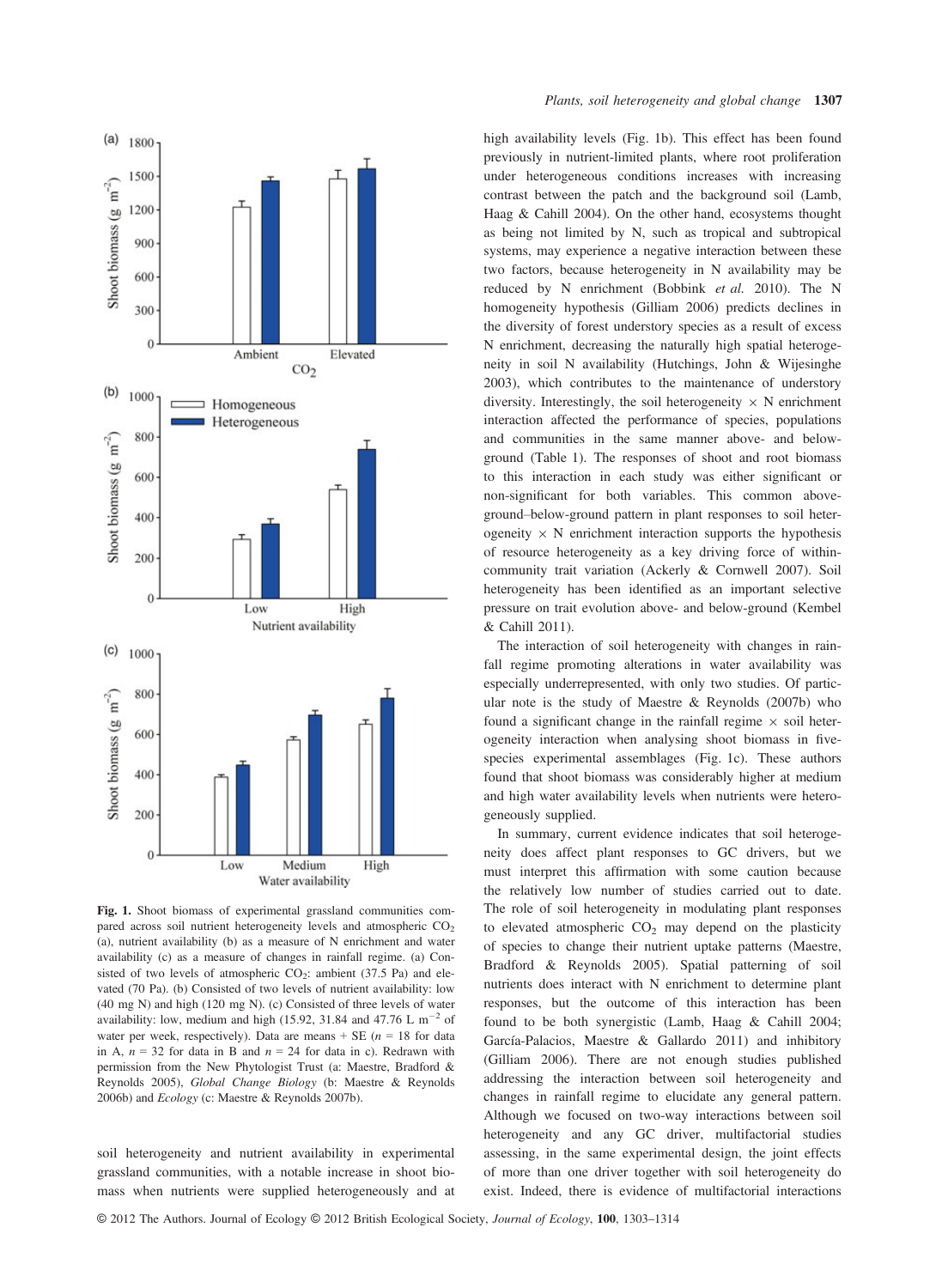between soil heterogeneity and multiple GC drivers. For example, Maestre & Reynolds (2006a) found a significant three-way interaction between soil heterogeneity, N enrichment and elevated atmospheric  $CO<sub>2</sub>$  on the shoot biomass of Plantago lanceolata populations. The nutrient-use efficiency of experimental temperate grasslands has also been found to be significantly affected by the same three-way interaction (Maestre, Bradford & Reynolds 2005; Maestre & Reynolds 2007a). In addition, Maestre & Reynolds (2007b) found a significant soil heterogeneity  $\times N$  enrichment  $\times$  changes in rainfall regime interaction on the root/shoot biomass ratio of plant assemblages. Given that multifactorial GC experiments have frequently found nonadditive effects on ecosystem components and processes (Norby & Luo 2004; Reich et al. 2001; Dukes et al. 2005; but see Zavaleta et al. 2003), these complex experiments are needed to elucidate potentially counter-intuitive effects of GC drivers and soil heterogeneity on plant performance and ecosystem functioning.

# From plants to ecosystems: plant-mediated effects of soil heterogeneity and GC on ecosystem functioning

If soil heterogeneity has profound effects on plant processes, such as changes in biomass allocation (Hutchings, John & Wijesinghe 2003), productivity (Maestre, Bradford & Reynolds 2005) or species replacement (Bliss et al. 2002; Wijesinghe, John & Hutchings 2005), we may expect potential effects of soil heterogeneity upon those ecosystem processes tightly linked with them, such as C and N cycling. However, there are always compromises associated with the studied ecosystem responses to soil heterogeneity, because factors such as disturbance, nutrient availability or inter-annual variation in the supply of key resources such as water may override the effects of soil heterogeneity (Huber-Sannwald & Jackson 2001). Therefore, it is difficult to distinguish between the effects of GC drivers and those of soil heterogeneity on ecosystem functioning (Huber-Sannwald & Jackson 2001). Nevertheless, increasing our knowledge on how plant responses to soil heterogeneity modulate plant and ecosystem responses to GC drivers can undoubtedly help improve our ability to predict impacts of GC on plant assemblages and ecosystem functioning (Körner 2003).

Plant-mediated effects of soil heterogeneity on ecosystem responses to GC may arise directly and indirectly (Fig. 2). The most intuitive direct effect is related with the stimulation of primary productivity by soil heterogeneity (Day, Hutchings & John 2003; Wijesinghe, John & Hutchings 2005; Maestre & Reynolds 2007a). Such biomass responses are usually associated with precise root foraging (Maestre, Bradford & Reynolds 2005; García-Palacios, Maestre & Gallardo 2011) and physiological changes in nutrient uptake (Hodge 2004) in response to heterogeneous nutrient supply.



Fig. 2. Schematic representation showing the direct and indirect effects of soil heterogeneity and global change on ecosystem functioning that are mediated by plants. NH, soil nutrient heterogeneity, CO<sub>2</sub>, elevated atmospheric CO<sub>2</sub>, N enr, N enrichment, GC, global change and CRR, changes in rainfall regime. Blue arrows represent direct effects. Square boxes depict soil nutrient heterogeneity. Ellipse boxes depict global change. Rectangle boxes depict both plant and ecosystem effects. Dashed boxes depict NH  $\times$  GC interactions. Interrogation marks represent unknown or understudied effects.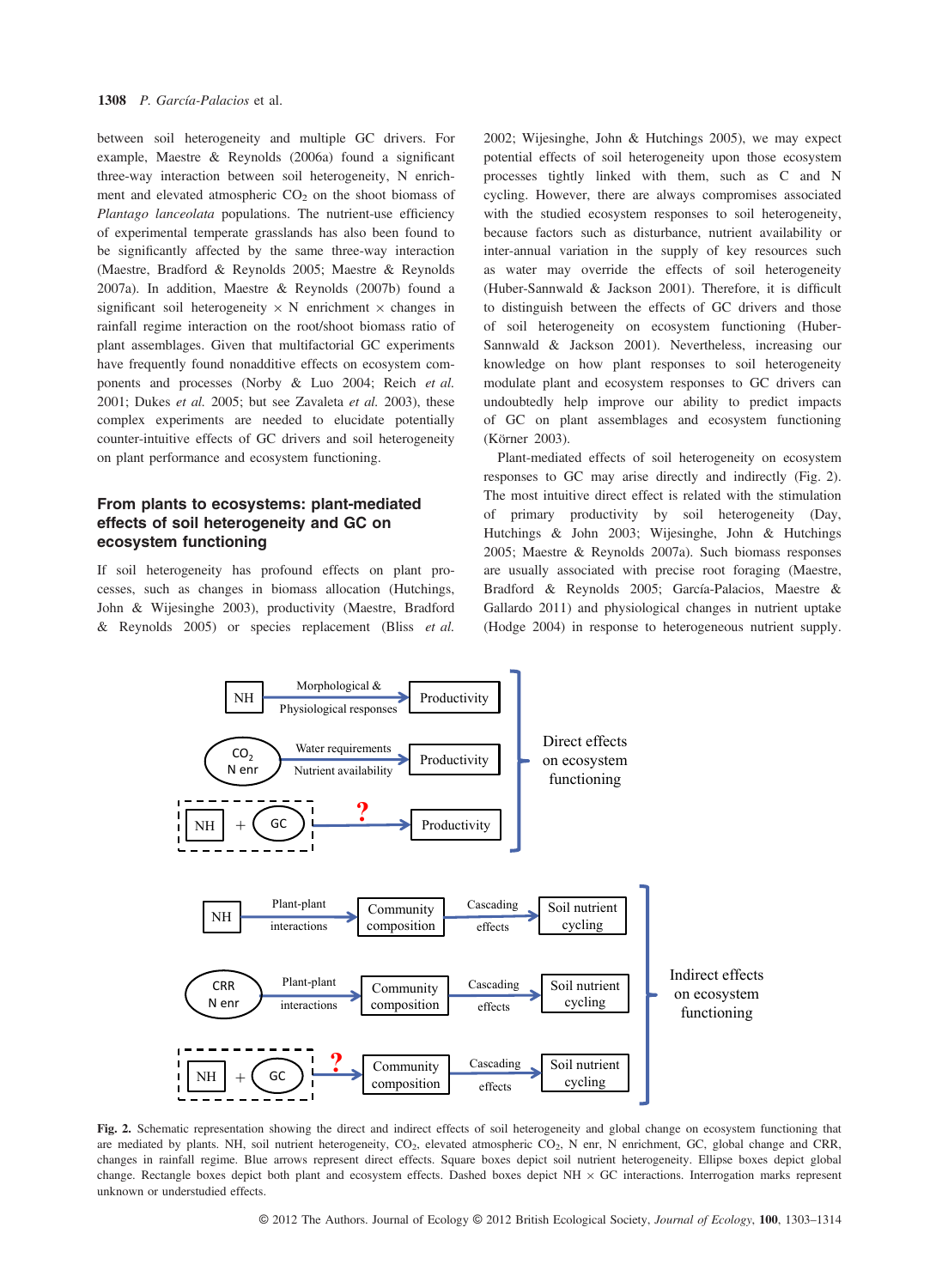There is ample evidence on the individual effects and interactions of GC drivers such as elevated atmospheric  $CO<sub>2</sub>$  and N enrichment on plant productivity (Navas et al. 1999; Jones et al. 2000; He, Bazzaz & Schmid 2002). Therefore, we may expect the benefits that plants obtain when growing in a  $CO<sub>2</sub>$ enriched atmosphere or nutrient-rich soil, such as reduced water requirements and increases in nutrient availability (Poorter 1993; Niklaus & Körner 2004), to interact with those that plants obtain from soil heterogeneity.

The indirect role played by plants on the linkages between soil heterogeneity, GC and ecosystem responses is related mainly to changes in plant community composition, which promote cascading effects on processes such as soil nutrient cycling (Wardle 2002; De Deyn, Cornelissen & Bardgett 2008; Bardgett 2011). Two main mechanisms may enhance these compositional changes. First, it is known that soil heterogeneity influences community composition because it changes the nature of competition between coexisting species (Kembel & Cahill 2005). This effect is directly linked with the ability of soil heterogeneity to alter below-ground neighbourhood structure (Casper & Jackson 1997), competitive interactions (Fransen, de Kroon & Berendse 2001) and species relative abundances (Wijesinghe, John & Hutchings 2005). In addition, if soil heterogeneity is able to induce interactions between root and shoot competition (Rajaniemi 2011), it would have a variety of significant consequences for community composition (Rajaniemi 2003). However, most of the studies addressing this issue have studied single plant species or populations, but not entire communities (but see Wijesinghe, John & Hutchings 2005; Rajaniemi 2011; García-Palacios, Maestre & Gallardo 2011). Second, plant– plant interactions are modified by GC drivers such as changes in rainfall regime (Maestre, Bautista & Cortina 2003) or N enrichment (Klanderud & Totland 2005). Given that the outcome of these interactions is expected to have major effects on ecosystem processes such as productivity or nutrient cycling (Mulder, Uliassi & Doak 2001; Hooper et al. 2005; but see Maestre et al. 2010), the interplay between soil heterogeneity and GC may affect ecosystem functioning through their effects upon plant–plant interactions. Both direct and indirect effects of changes in plant composition promoted by soil heterogeneity may suggest that the effects of plant diversity on ecosystem functioning are dependent on this heterogeneity. This suggestion is supported by previous studies from Tylianakis et al. (2008b) and García-Palacios, Maestre & Gallardo (2011) who found that soil heterogeneity modulated the diversity–ecosystem function relationship.

Although not plant-mediated, the functional effects of other biotic communities on ecosystem functioning, such as soil microbes and fauna, are also likely to be influenced by soil heterogeneity. The most important factor promoting soil NH is the seasonal accumulation of soil organic matter (Facelli & Pickett 1991). However, other factors, such as the burrowing activity and enrichment by excreta of soil animals (Stark 1994), and the exploitation of readily available root exudates by microbial communities and their consumers (Hodge et al. 1998), are also responsible for creating and depleting soil

nutrient patches. Accordingly, we would expect that plant– soil organism interactions change in response to such heterogeneity. For example, differences in nutrient uptake strategies between plant species and functional groups may affect the degree and rate of depletion of nutrient-rich patches, thereby affecting nutrients otherwise available for soil microbes (Wardle 2002). As reviewed by Hodge, Robinson & Fitter (2000), spatial differences in N availability are a key determinant of success in N competition between plants and soil microorganisms. Thus, plant–microorganisms competition for nutrients cannot be fully understood without an explicit consideration of soil heterogeneity. On the other hand, mutualistic interactions such as between plant roots and mycorrhizal fungi have been found to promote the productivity increase by soil heterogeneity (Hodge, Campbell & Fitter 2001), and hence, they may act as a determinant of the soil heterogeneity effects on plant diversity–nutrient cycling relationships. Taking this information into account, and the fact that plant–soil interactions are known to be affected by elevated atmospheric CO2 or climate change (reviewed in Bardgett & Wardle 2010), we may expect an important role for soil heterogeneity as a modulator of these linkages under GC. However, we are only beginning to address how soil biota may influence, either directly or indirectly, nutrient capture from heterogeneous nutrient supplies (Hodge et al. 1998; Hodge & Fitter 2010), and hence, the potential role of soil heterogeneity as a modulator of plant–soil interaction responses to GC is not known.

### What next? Confounding factors, knowledge gaps and future research directions

#### CONFOUNDING FACTORS IN SOIL HETEROGENEITY STUDIES

As suggested by Huber-Sannwald & Jackson (2001), it is essential to separate resource availability and heterogeneity, because they frequently interact to determine plant and ecosystem responses (Maestre, Bradford & Reynolds 2005; Maestre & Reynolds 2007a; b; García-Palacios, Maestre & Gallardo 2011). To decide whether a plant compensated for a localized supply of nutrients, and to separate this effect from a pure increase in soil nutrients, the study must include a homogeneously distributed nutrient control arranged in multiple levels of availability (low, intermediate and high). The patch treatment should also have the same nutrient availability levels of the control. Only in this way can responses to local cues be distinguished from systemic effects in the rest of the plant (de Kroon et al. 2009). Such comparisons, however, are not the norm in soil heterogeneity studies where homogenous controls usually have nutrient availability intermediate to patch and background, rendering the same overall nutrient availability for homogenous and heterogeneous treatments.

Most previous research has concentrated upon the addition of inorganic patches of phosphate or nitrate, because such sources are immediately available to the plant. In natural soils, however, complex organic patches are the norm, and the decomposition of, and nutrient release from, these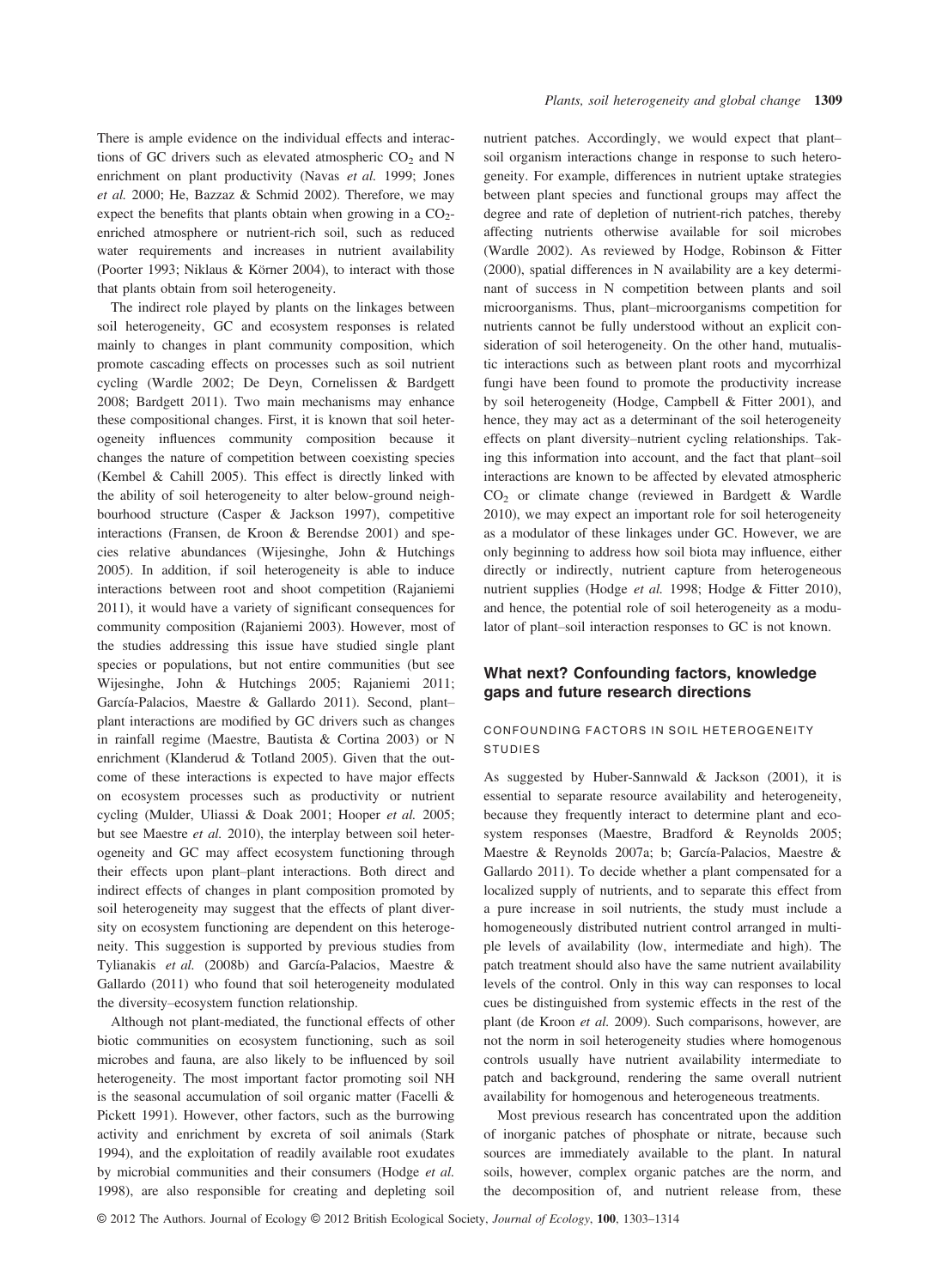complex patches will be vastly different from that resulting from the addition of inorganic nutrient patches to soil (Fransen & de Kroon 2001). In addition, there is ample evidence that plants can use a range of chemical forms of N, including a range of amino acids and peptides (Weigelt, Bol & Bardgett 2005; Hill et al. 2011), and, in some situations, outcompete soil microorganisms for organic N (see Schimel & Bennett 2004 for a review). Thus, to simulate realistic plant responses in soil heterogeneity experiments, organic patches should be used to allow the interaction with species-specific soil biota, such as pathogen-mediated root overproduction (de Kroon et al. 2012). The trend seems to be changing, as we found more studies using organic than inorganic nutrient patches (Table 1). Last but not least, experiments should always be conducted with real, as opposed to artificial, soils, as they allow the full complement of biological, chemical and physical interactions to occur with roots, and plants grown with them experience more realistic conditions than those raised in artificial growing medium or sand (Robinson 1994).

### KNOWLEDGE GAPS AND GUIDELINES FOR FUTURE EXPERIMENTAL AND THEORETICAL RESEARCH

Morphological and physiological responses to soil heterogeneity are quite well addressed in the literature (Jackson & Caldwell 1992; Fransen, Blijjenberg & de Kroon 1999; Fransen, de Kroon & Berendse 2001; Hodge 2004; Cahill & McNickle 2011), but other important factors remain understudied. The long-term benefits of soil heterogeneity and consequent root foraging into nutrient patches for both individual plants and communities are unclear, as most studies are typically carried out over a very short time span (e.g. Hodge et al. 1998; Fransen, Blijjenberg & de Kroon 1999). The short duration of most studies means that effects of patch depletion and root turnover are overlooked, which may limit the long-term rewards of root foraging for perennial plants (Fransen & de Kroon 2001). It is important to know about such longer-term effects because most plant species are perennial, and demographic processes are expressed over longer time frames than those used in most experiments so far. Fransen & de Kroon (2001) found that the initial increase in H. lanatus performance experienced under a heterogeneous nutrient supply, promoted by precise root foraging and high nutrient uptake, disappeared in the second growing season. This rapid decline in plant performance was probably due to patch depletion and high C and nutrient losses due to a limited root life span. However, García-Palacios, Maestre & Gallardo (2011) found that soil heterogeneity increased shoot and root biomass even in the second growing season. However, the plant functional groups evaluated by these authors showed different mechanisms to consistently increase their performance along the two growing seasons. Whereas legumes experienced higher nutrient-use efficiency in the first growing season, they likely took advantage of bacterial N fixation and/ or mycorrhizal fungi activity in the second. The nonlegume forbs, despite having the lowest morphological plasticity in the first growing season (as measured by root foraging precision), showed enough physiological plasticity to acquire more N from the organic patches during the second growing season. In summary, the long-term consequences of soil heterogeneity are far from being understood, and more research is needed to fully approach the relative importance of this intrinsic ecosystem feature for mid- and long-term plant dynamics. In particular, the interactive effects of root foraging and root mortality in heterogeneous soils remain to be studied.

Kembel & Cahill (2005) suggested that there were not enough data available to determine whether Tilman & Pacala (1993) were correct in their argument that small scale of NH was unimportant for plant communities. The main problem is that soil heterogeneity has a more subtle impact on plant communities than on individuals or monocultures (Hodge 2004). Although we also believe that the consequences of soil heterogeneity upon plant community structure remain largely unexplored, some specifications should be made. Over 50% of studies listed in Table 1 used model communities, suggesting that soil heterogeneity research is beginning to approach community-level issues. However, most of them have focused on a limited number of species in controlled conditions (Maestre & Reynolds 2006a,b, 2007a,b; but see García-Palacios, Maestre & Gallardo 2011). Therefore, to fully understand the role of soil heterogeneity as a key driver of plant responses to GC, current research must move beyond the study of root responses of isolated plants in controlled conditions and focus on the plant community consequences of soil heterogeneity in the field.

Important insights could be obtained using field observations to test predictions from modelling studies, where community processes are simulated from individual responses obtained with plant monocultures (e.g. Jongejans, Huber & de Kroon 2010). An example of this approach, although focused on the topic of plant–soil feedback, can be found in Mangan et al. (2010). They found an interesting matching in the sign of the feedback between tree species and soil biota; the performance of tree seedlings was reduced when grown in the presence of enemies associated with adult trees, by means of greenhouse experiments, field observations and simulation models. This study provides an interesting methodological framework to take soil heterogeneity research a step forward. First, the most dominant plant species within an ecosystem should be identified to assess their individual responses to soil heterogeneity in common-garden experiments. Morphological (e.g. selective root placement to nutrient patches relative to shoot biomass; Fransen & de Kroon 2001) and physiological (e.g. nutrient capture from <sup>15</sup>N-labelled organic patches; Fransen, Blijjenberg & de Kroon 1999; Maestre, Bradford & Reynolds 2005) responses are needed to fully evaluate the phenotypic plasticity of each species (García-Palacios, Maestre & Gallardo 2011). Second, these individual plant responses should be correlated with the observed species abundance and community composition in the field. At the same time, soil NH could be evaluated in the field at different spatial scales using metrics such as the coefficient of variation of nutrient contents (Baer et al. 2004) or the mean absolute difference in nutrient availability between pairs of sampling plots (Bakker, Blair & Knapp 2003). Whether the plant community structure matches the individual responses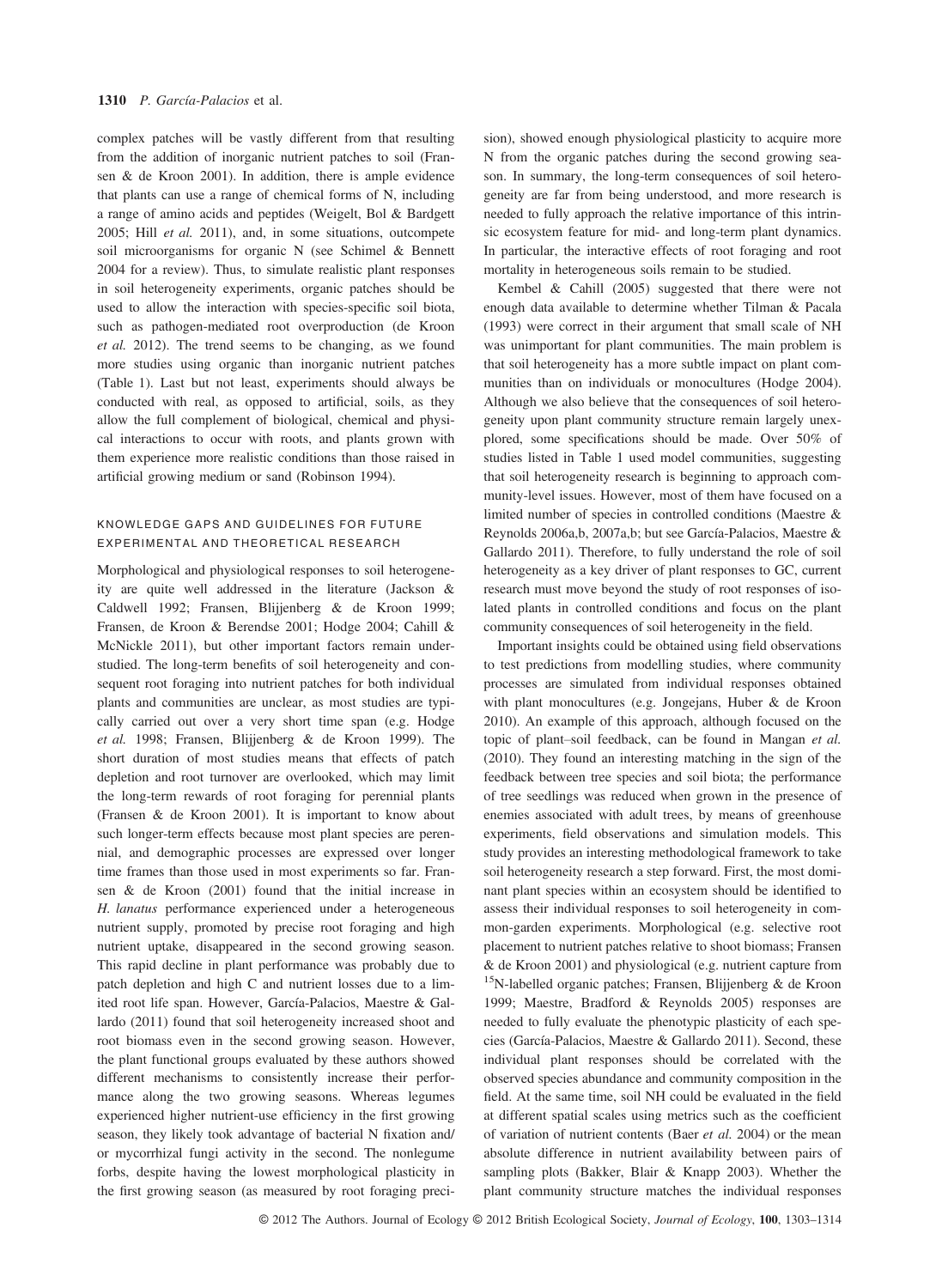to soil heterogeneity and correlates with soil heterogeneity metrics in the field, soil heterogeneity will be playing an important role in plant community assembly (Wijesinghe, John & Hutchings 2005). Finally, community dynamics could be simulated by means of stochastic spatially explicit cellular automata models (Balzter, Braun & Köhler 1998). By testing whether simulations including the strength of individual plant responses to soil heterogeneity measured in the experiments generate community species abundance of similar rank order as those found in the field, we could assess the long-term importance of soil heterogeneity at the community level in natural conditions.

Scaling from soil heterogeneity-plant responses to the ecosystem level is, however, more complicated. Even though ecosystem processes such as C and N cycling are expected to be affected simultaneously by soil heterogeneity and GC, as previously discussed, we are aware of only one study assessing the interactive role of soil heterogeneity and GC (N enrichment) on C, N and P cycling (García-Palacios, Maestre & Gallardo 2011), which did not find any significant interaction. With this aim, we propose that soil heterogeneity should be introduced into the trait-based response–effect framework (Fig. 3). This framework was the first approach by Goldberg (1990) and then was applied to ecosystem science by Lavorel & Garnier (2002) and Naeem & Wright (2003). The necessity of placing foraging ability in the broader context of plant traits was previously suggested by Kembel et al. (2008). They found significant correlations between root foraging precision and a range of functional traits involved in plant growth, which suggest a potential effect of soil heterogeneity on ecosystem functioning via modification of plant traits.

In the trait-based response–effect framework, plant community-level dynamics can be scaled to the ecosystem level with a two-step procedure to: (i) assess community responses to GC, predicted by response traits and (ii) evaluate the concomitant effects of community changes on ecosystem processes, predicted by effect traits (see Suding et al. 2008 for both theoretical description and examples of application). The abundance of some plant traits may respond to GC drivers, with further changes in community dynamics, as usually all species do not behave similarly (Grime et al. 2000). The altered plant community will impact ecosystem functioning via changes in the type, range and abundance of ecosystem-effect traits. Response traits will have a similar reaction to a particular GC driver such as N enrichment or elevated atmospheric  $CO<sub>2</sub>$ , and effect traits will exert similar effects on one or several ecosystem functions. Traits related with resource-use strategies that allow elucidating between conservation and acquisition strategies may suffice as both response and effect traits (Suding et al. 2008). GC is expected to alter plant-resource-use strategies via either a change in resource availability and/or a shift in community composition (Lee et al. 2001; Maestre, Bradford & Reynolds 2005). As outlined in Fig. 3, this framework offers a unique way to link plant and ecosystem effects to soil heterogeneity and GC because the traits determining the plant-resource-use strategy that are affected by GC are also involved in the morphological and physiological plant responses to soil heterogeneity (Hutchings, John & Wijesinghe 2003). However, this framework will work only if the plant traits affected by soil heterogeneity are both relevant response traits to GC and significant effect traits affecting key ecosystem processes, such as the case of specific root length found by García-Palacios, Maestre & Milla (2012). Future experimental studies should evaluate the joint effects of soil heterogeneity and multiple GC drivers on



Fig. 3. Conceptual model proposed to include plant responses to soil heterogeneity (NH) and global change (GC) into a trait-based response– effect framework. Both NH and GC may affect the abundance and representation of a suite of response traits related with the plant-resource-use strategy, with further effects on community dynamics. The subsequent and altered plant community may impact ecosystem functioning in a different way than the initial community via changes in the abundance and representation of ecosystem-effect traits. If GC and NH affect the same suite of response and effect traits, this conceptual framework will allow us to include soil heterogeneity when scaling plant responses to global change to the ecosystem level.

© 2012 The Authors. Journal of Ecology © 2012 British Ecological Society, Journal of Ecology, 100, 1303–<sup>1314</sup>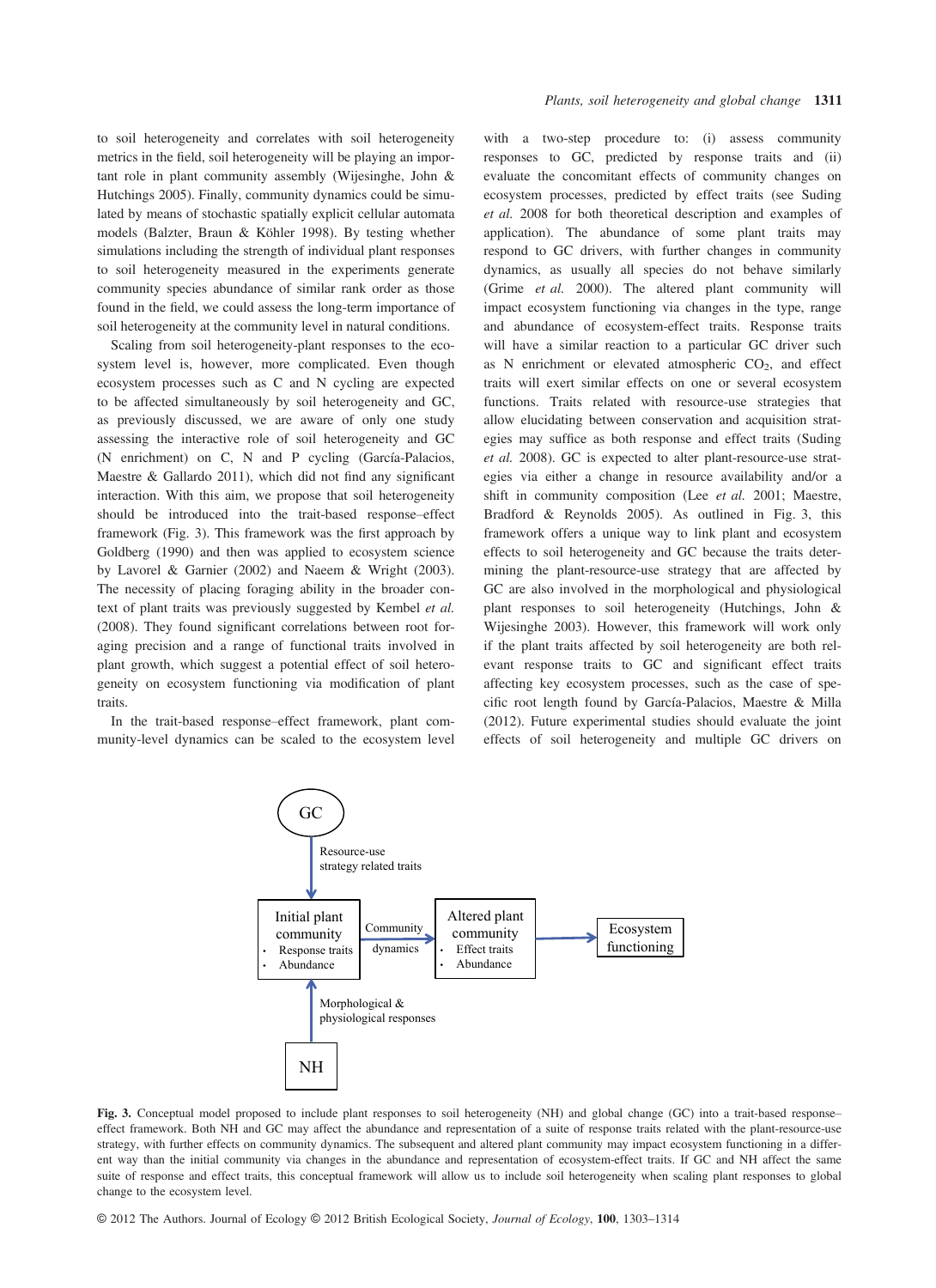resource-use strategy traits and community composition as a first step, and then assess how the altered plant community affects surrogates of ecosystem functioning such as productivity and nutrient cycling.

#### Concluding remarks

Our review highlights how soil heterogeneity modulates plant responses to GC drivers, with potential cascading effects on ecosystem functioning. As a result, we argue that plant response predictions to GC drivers, including elevated atmospheric  $CO<sub>2</sub>$ , N enrichment and changes in rainfall regime, will not be informative if they do not explicitly consider the role played by soil heterogeneity. Despite the important knowledge gaps found, such as the long-term consequences on plant dynamics or the effects on plant communities in the field, soil heterogeneity does interact with GC. However, further research is needed to assess under what conditions soil heterogeneity will have synergistic (Maestre & Reynolds 2006b; García-Palacios, Maestre & Gallardo 2011) or inhibitory (Stampfli & Fuhrer 2010; Fridley et al. 2011) interactions with GC drivers. Scaling plant responses to soil heterogeneity to the ecosystem level is also a promising avenue to identify the functional consequences of the linkages between soil heterogeneity, GC and plant communities. We propose two different approaches to overcome these gaps and advance understanding of the role of soil heterogeneity: (i) to combine morphological and physiological plant responses with field observations of community composition and simulation models to assess the long-term importance of soil heterogeneity at the community level in natural conditions and (ii) to include soil heterogeneity into a trait-based response–effect framework (Kembel et al. 2008) to scale from plants responses to such heterogeneity to the ecosystem level.

#### Acknowledgements

This review was made possible thanks to the support of the European Research Council under the European Community's Seventh Framework Programme (FP7/2007-2013)/ERC Grant agreement no. 242658 (BIOCOM), awarded to F. T.M. F.T.M. acknowledges support from the Spanish Ministerio de Educación (Salvador de Madariaga program) during the writing of the manuscript. P.G.P. was supported by a postdoctoral Fulbright fellowship from the Spanish Ministerio de Educación.

#### **References**

- Ackerly, D.D. & Cornwell, W.K. (2007) A trait-based approach to community assembly: partitioning of species trait values into within- and among-community components. Ecology Letters, 10, 135–145.
- Arnone III, J.A. (1997) Temporal responses of community fine root populations to long-term elevated atmospheric  $CO<sub>2</sub>$  and soil nutrient patches in model tropical ecosystems. Acta Oecologica, 18, 367–376.
- Baer, S.G., Blair, J.M., Collins, S.L. & Knapp, A.K. (2004) Plant community responses to resource availability and heterogeneity during restoration. Oecologia, 139, 617–639.
- Bakker, C., Blair, J.M. & Knapp, A.K. (2003) A comparative assessment of potential mechanisms influencing plant species richness in grazed grasslands. Oecologia, 137, 385–391.
- Balzter, H., Braun, P.W. & Köhler, W. (1998) Cellular automata models for vegetation dynamics. Ecological Modelling, 107, 113–125.
- Bardgett, R.D. (2011) Plant-soil interactions in a changing world. F1000 Biol-
- ogy Reports, 3, 16. Bardgett, R.D., Freeman, C. & Ostle, N.J. (2008) Microbial contributions to climate change through carbon-cycle feedbacks. The ISME Journal, 2, 805– 814.
- Bardgett, R.D. & Wardle, D.A. (2010) Aboveground-Belowground Linkages: Biotic Interactions, Ecosystem Processes, and Global Change. Oxford Series in Ecology and Evolution, Oxford University Press, Oxford.
- Berntson, G.M. & Bazzaz, F.A. (1997) Nitrogen cycling in microcosms of yellow birch exposed to elevated  $CO<sub>2</sub>$ : simultaneous positive and negative below-ground feedbacks. Global Change Biology, 3, 247–258.
- Bliss, K.M., Jones, R.H., Mitchell, R. & Mou, P. (2002) Are competitive interactions influenced by spatial nutrient heterogeneity and root foraging behavior? New Phytologist, 154, 409–417.
- Bobbink, R., Hicks, K., Galloway, J., Spranger, T., Alkemade, R., Ashmore, M. et al. (2010) Global assessment of nitrogen deposition effects on terrestrial plant diversity: a synthesis. Ecological Applications, 20, 30–59.
- Bormann, B.T., Wang, D., Bormann, F.H., Benoit, R., April, D. & Snyder, M. C. (1998) Rapid, plant–induced weathering in an aggrading experimental ecosystem. Biogeochemistry, 43, 129–155.
- Cahill Jr, J.F. & McNickle, G.G. (2011) The behavioral ecology of nutrient foraging by plants. Annual Review of Ecology, Evolution, and Systematics, 42, 289–311.
- Casper, B.B. & Cahill Jr, J.F. (1996) Limited effects of soil nutrient heterogeneity on populations of Abutilon theophrasti (Malvaceae). American Journal
- of Botany, 83, 333–341.<br>Casper, B.B. & Jackson, R.B. (1997) Plant competition underground. Annual Review of Ecology and Systematics, 28, 545–570.
- Clark, P.J. & Evans, F.C. (1954) Distance to nearest neighbour as a measure of spatial relationships in populations. Ecology, 35, 445–453.
- Day, K.J., Hutchings, M.J. & John, E.A. (2003) The effects of spatial pattern of nutrient supply on yield, structure and mortality in plant populations. Journal of Ecology, 91, 541–553.
- De Deyn, G.B., Cornelissen, J.H.C. & Bardgett, R.D. (2008) Plant functional traits and soil carbon sequestration in contrasting biomes. Ecology Letters,
- 11, 516–531. Dukes, J.S., Chiariello, N.R., Cleland, E.E., Moore, L.A., Shaw, M.R., Thayer, S., Tobeck, T., Mooney, H.A. & Field, C.B. (2005) Responses of grassland production to single and multiple global environmental changes. PLoS Biology, 3, e319.
- Facelli, J.M. & Pickett, S.T.A. (1991) Plant litter: its dynamics and effects on plant community structure. The Botanical Review, 57, 1–32.
- Farley, R.A. & Fitter, A.H. (1999) Temporal and spatial variation in soil resources in a deciduous woodland. Journal of Ecology, 87, 688–696.
- Fransen, B., Blijjenberg, J. & de Kroon, H. (1999) Root morphological and physiological plasticity of perennial grass species and the exploitation of spatial and temporal heterogeneous nutrient patches. Plant and Soil, 211, 179–189.
- Fransen, B. & de Kroon, H. (2001) Long-term disadvantages of selective root placement: root proliferation and shoot biomass of two perennial grass species in a two-year experiment. Journal of Ecology, 89, 711–722.
- Fransen, B., de Kroon, H. & Berendse, F. (2001) Soil nutrient heterogeneity alters competition between two perennial grass species. Ecology, 82, 2534–2546.
- Fridley, J.D., Grime, J.P., Askew, A.P., Moser, B. & Stevens, C.J. (2011) Soil heterogeneity buffers community response to climate change in species-rich grassland. Global Change Biology, 17, 2002–2011.
- García-Palacios, P., Maestre, F.T. & Gallardo, A. (2011) Soil nutrient heterogeneity modulates ecosystem responses to changes in the identity and richness of plant functional groups. Journal of Ecology, 99, 551–562.
- García-Palacios, P., Maestre, F.T. & Milla, R. (2012). Community-aggregated plant traits interact with soil nutrient heterogeneity to determine ecosystem functioning. Plant and Soil, doi: 10.1007/s11104-012-1349-6.
- Gilliam, F.S. (2006) Response of the herbaceous layer of forest ecosystems to excess nitrogen deposition. Journal of Ecology, 94, 1176–1191.
- Gleason, H.A. (1926) The individualistic concept of the plant association. Bulletin of the Torrey Botanical Club, 53, 7–26.
- Goldberg, D.E. (1990) Components of resource competition in plant communities. Perspectives in Plant Competition (eds J. Grace & D. Tilman), pp. 27 –49. Academic Press, San Diego, USA.
- Grime, J.P., Brown, V.K., Thompson, K., Masters, G.J., Hillier, S.H., Clarke, I. P., Askew, A.P., Corker, D. & Kielty, J.P. (2000) The response of two contrasting limestone grasslands to simulated climate change. Science, 289, 762– 765.
- Grünzweig, J.M. & Körner, C.H. (2001) Growth, water and nitrogen relations in grassland model ecosystems of the semi-arid Negev of Israel exposed to elevated CO<sub>2</sub>. Oecologia, 128, 251-262.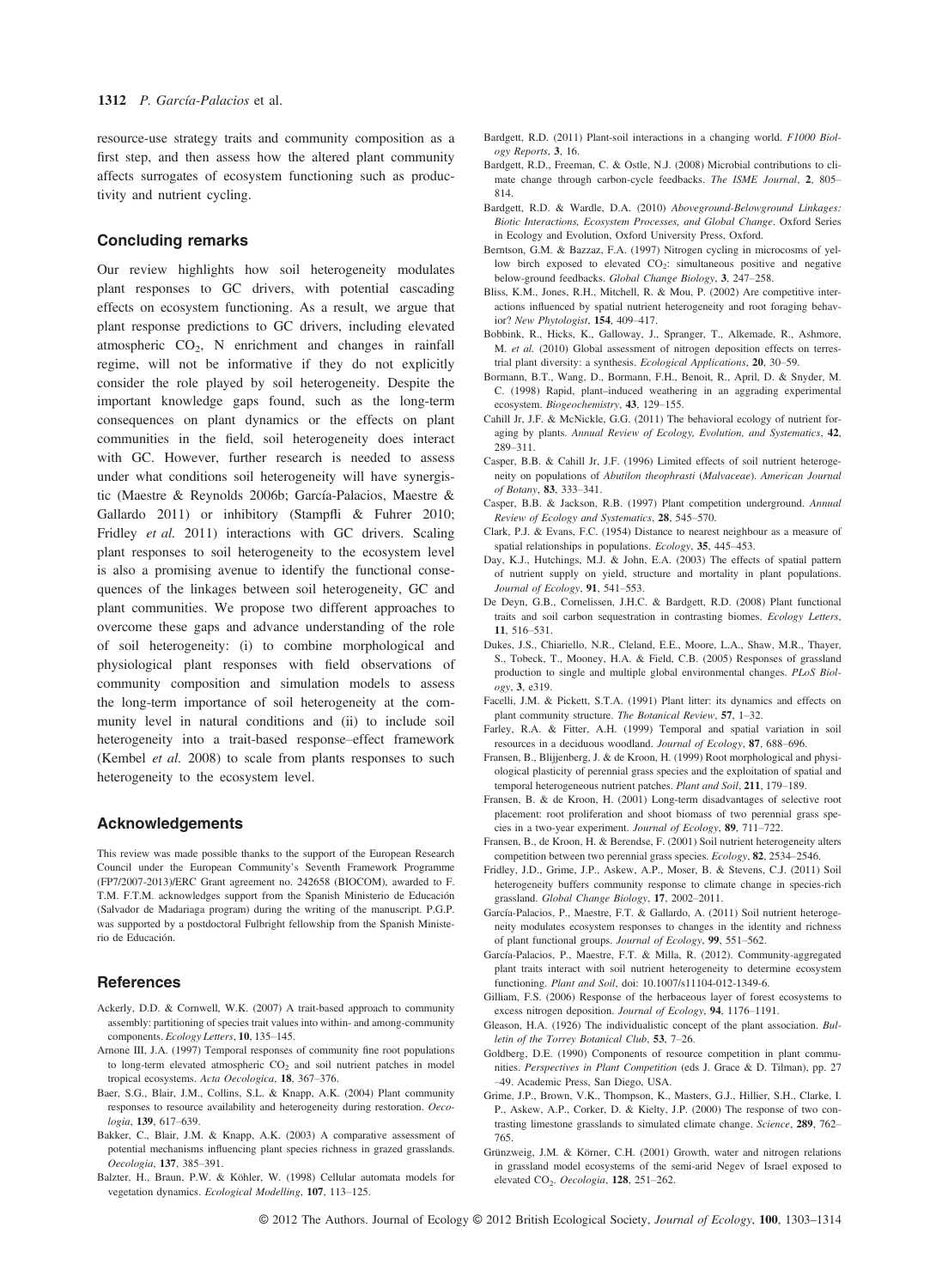- Gurevitch, J., Morrison, J.A. & Hedges, L.V. (2000) The interaction between competition and predation: a meta-analysis of field experiments. Amercian
- Naturalist, **155**, 435–453.<br>Gurevitch, J., Morrow, L.L. & Walsh, J. (1992) A meta-analysis of competition in field experiments. The American Naturalist, 140, 539–572.
- Hanson, P.J., Wullschleger, S.D., Norby, R.J., Tschaplinski, T.J. & Gunderson, C.A. (2005) Importance of changing CO<sub>2</sub>, temperature, precipitation, and ozone on carbon and water cycles of an upland-oak forest: incorporating experimental results into model simulations. Global Change Biology, 11, 1402–1423.
- He, J.S., Bazzaz, F.A. & Schmid, B. (2002) Interactive effects of diversity, nutrients and elevated  $CO<sub>2</sub>$  on experimental plant communities. Oikos, 97, 337–348.
- van der Heijden, M.G.A., Bardgett, R.D. & van Straalen, N.M. (2008) The unseen majority: soil microbes as drivers of plant diversity and productivity in terrestrial ecosystems. Ecology Letters, 11, 296–310.
- Hill, P.W., Farrar, J., Roberts, P., Farrell, M., Grant, H., Newsham, K.K., Hopkins, D.W., Bardgett, R.D. & Jones, D.L. (2011) Vascular plant success in a warming Antarctic may be due to efficient nitrogen acquisition. Nature Climate Change, 1, 50-53.
- Hodge, A. (2004) The plastic plant: root responses to heterogeneous supplies of nutrients. New Phytologist, 162, 9–24.
- Hodge, A. (2006) Plastic plants and patchy soils. Journal of Experimental Botany, 57, 401–441.
- Hodge, A., Campbell, C.D. & Fitter, A.H. (2001) An arbuscular mycorrhizal fungus accelerates decomposition and acquires nitrogen directly from organic material. Nature, 413, 297–299.
- Hodge, A. & Fitter, A.H. (2010) Substantial nitrogen acquisition by arbuscular mycorrhizal fungi from organic material has implications for N cycling. Proceedings of the National Academy of Sciences, 107, 13754–13759.
- Hodge, A., Robinson, D. & Fitter, A.H. (2000) Are microorganisms more effective than plants at competing for nitrogen? Trends in Plant Science, 5, 304–308.
- Hodge, A., Stewart, J., Robinson, D., Griffiths, B.S. & Fitter, A.H. (1998) Root proliferation, soil fauna and plant nitrogen capture from nutrient-rich patches in soil. New Phytologist, 139, 479–494.
- Hooper, D.U., Chapin III, F.S., Ewel, J.J., Hector, A., Inchausti, P., Lavorel, S. et al. (2005) Effects of biodiversity on ecosystem functioning: a consensus of current knowledge. Ecological Monographs, 75, 3–35.
- Huber-Sannwald, E. & Jackson, R.B. (2001) Heterogeneous soil-resource distribution and plant responses-from individual-plant growth to ecosystem functioning. Progress in Botany, 62, 451–476.
- Hutchings, M.J. & de Kroon, H. (1994) Foraging in plants: the role of morphological plasticity in resource acquisition. Advances in Ecological Research,
- 25, 159–238. Hutchings, M.J., John, E.A. & Wijesinghe, D.K. (2003) Toward understanding the consequences of soil heterogeneity for plant populations and communities. Ecology, 84, 2322–2334.
- Hutchings, M.J., Wijesinghe, D.K. & John, E.A. (2000) The effects of heterogeneous nutrient supply on plant performance: a survey of responses, with special reference to clonal herbs. The Ecological Consequences of Environmental Heterogeneity (eds M.J. Hutchings, E.A. John & A.J.A. Stewart), pp. 91–110. Blackwell Science, Oxford.
- IPCC (2007) Climate Change 2001: Impacts, Adaptation and Vulnerability. International Panel of Climate Change, Geneva.
- Jackson, R.B. & Caldwell, M.M. (1992) Shading and the capture of localized soil nutrients: nutrient contents, carbohydrates, and root uptake kinetics of a perennial tussock grass. Oecologia, 91, 457–462.
- Jackson, R.B. & Caldwell, M.M. (1993) Geostatistical patterns of soil heterogeneity around individual perennial plants. Journal of Ecology, 81, 683– 692.
- Jansen, C., van Kempen, M.M.L., Bogemann, G.M., Bouma, T.J. & de Kroon, H. (2006) Limited costs of wrong root placement in Rumex palustris in heterogeneous soils. New Phytologist, 171, 117–126.
- Jones, T.H., Bezemer, T.M., Körner, C.H., Lawton, J.H. & Thompson, L.J. (2000) Comparing studies of artificial and natural ecosystem responses to CO<sub>2</sub> enrichments. Biotronics, 29, 1-7.
- Jongejans, E., Huber, H. & de Kroon, H. (2010) Scaling up phenotypic plasticity with hierarchical population models. Evolutionary Ecology, 24, 585– 599.
- Kardol, P., Bezemer, T.M. & van der Putten, W.H. (2006) Temporal variation in plant–soil feedback controls succession. Ecology Letters, 9, 1080–1088.
- Kembel, S.W. & Cahill Jr, J.F. (2005) Plant phenotypic plasticity belowground: a phylogenetic perspective on root foraging trade-offs. American Naturalist, 166, 216–230.
- Kembel, S.W. & Cahill Jr, J.F. (2011) Independent evolution of leaf and root traits within and among temperate grassland plant communities. PLoS One,
- 6, e19992. Kembel, S.W., de Kroon, H., Cahill Jr, J.F. & Mommer, L. (2008) Improving the scale and precision of hypotheses to explain root foraging ability. Annals
- of Botany, 101, 1295–1301.<br>Klanderud, K. & Totland, Ø. (2005) Simulated climate change altered dominance hierarchies and diversity of an alpine biodiversity hotspot. Ecology, 86 2047-205
- 86, 2047–205. Körner, C.H. (2001) Experimental plant ecology: some lessons from global change research. Ecology: Achievement and Challenge (eds M.C. Press, N.J. Huntly & S. Levin), pp. 227–248. Blackwell Science, Oxford.
- Körner, C.H. (2003) Nutrients and sink activity drive plant  $CO<sub>2</sub>$  responses: caution with literature-based analysis. New Phytologist, 159, 537–538.
- Körner, C.H. & Bazzaz, F.A. (1996) Carbon Dioxide, Population, and Community. Academic Press, San Diego, CA.
- de Kroon, H. & Mommer, L. (2006) Root foraging theory put to the test.
- Trends in Ecology and Evolution, 21, 113–116. de Kroon, H., Visser, E.J.W., Huber, H., Mommer, L. & Hutchings, M.J. (2009) A modular concept of plant foraging behaviour: the interplay between local responses and systemic control. Plant, Cell and Environment, 32, 704– 712.
- de Kroon, H., Hendriks, M., van Ruijven, J., Ravenek, J., Padilla, F.M., Jongejans, E., Visser, E.J.W. & Mommer, L. (2012) Root responses to nutrients and soil biota: drivers of species coexistence and ecosystem productivity. Journal of Ecology, 100, 6–15.
- Lamb, E.G., Haag, J.J. & Cahill Jr, J.F. (2004) Patch-background contrast and patch density have limited effects on root proliferation and plant performance in Abutilon theophrasti. Functional Ecology, 18, 836–843.
- Lavorel, S. & Garnier, E. (2002) Predicting changes in community composition and ecosystem functioning from plant traits: revisiting the Holy Grail. Functional Ecology, 16, 545–556.
- Lee, T.D., Tjoelker, M.G., Ellsworth, D.S. & Reich, P.B. (2001) Leaf gas exchange responses of 13 prairie grassland species to elevated  $CO<sub>2</sub>$  and increased nitrogen supply. New Phytologist, 150, 405–418.
- Luo, Y., Reynolds, J.F., Wang, Y. & Wolfe, D. (1999) A search for predictive understanding of plant responses to elevated  $[CO_2]$ . Global Change Biology,
- 5, 143–156. Maestre, F.T., Bautista, S. & Cortina, J. (2003) Positive, negative and net effects in grass-shrub interactions in Mediterranean semiarid grasslands. Ecology, 84, 3186–3197.
- Maestre, F.T., Bradford, M.A. & Reynolds, J.F. (2005) Soil nutrient heterogeneity interacts with elevated  $CO<sub>2</sub>$  and nutrient availability to determine species and assemblage responses in a model grassland community. New Phytologist, 168, 637–650.
- Maestre, F.T., Bradford, M.A. & Reynolds, J.F. (2006) Soil heterogeneity and community composition jointly influence grassland biomass. Journal of Vegetation Science, 17, 261–270.
- Maestre, F.T. & Reynolds, J.F. (2006a) Nutrient availability and atmospheric CO2 partial pressure modulate the effects of nutrient heterogeneity on the size structure of populations in grassland species. Annals of Botany, 98, 227– 235.
- Maestre, F.T. & Reynolds, J.F. (2006b) Spatial heterogeneity in nutrient supply modulates plant nutrient and biomass responses to multiple global change drivers in model grassland communities. Global Change Biology, 12, 2431– 2441.
- Maestre, F.T. & Reynolds, J.F. (2007a) Biomass responses to elevated CO<sub>2</sub>, soil heterogeneity and diversity: an experimental assessment with grassland assemblages. Oecologia, 151, 512–520.
- Maestre, F.T. & Reynolds, J.F. (2007b) Amount or pattern? Grassland responses to the heterogeneity and availability of two key resources. Ecology, 88, 501–511.
- Maestre, F.T., Quero, J.L., Valladares, F. & Reynolds, J.F. (2007) Individual vs. population plastic responses to elevated CO<sub>2</sub>, nutrient availability and heterogeneity: a microcosm experiment with co-occurring species. Plant and Soil, 296, 53–64.
- Maestre, F.T., Bowker, M.A., Escolar, C., Puche, M.D., Soliveres, S., Mouro, S., García-Palacios, P., Castillo-Monroy, A.P., Martínez, I. & Escudero, A. (2010) Do biotic interactions modulate ecosystem functioning along abiotic stress gradients? Insights from semi-arid Mediterranean plant and biological soil crust communities. Philosophical Transactions of the Royal Society B, 365, 2057–2070.
- Mangan, S.A., Schnitzer, S.A., Herre, E.A., Mack, K.M., Valencia, M.C., Sánchez, E.I. & Bever, J.D. (2010) Negative plant-soil feedback predicts tree-species relative abundance in a tropical forest. Nature, 466, 752–755.